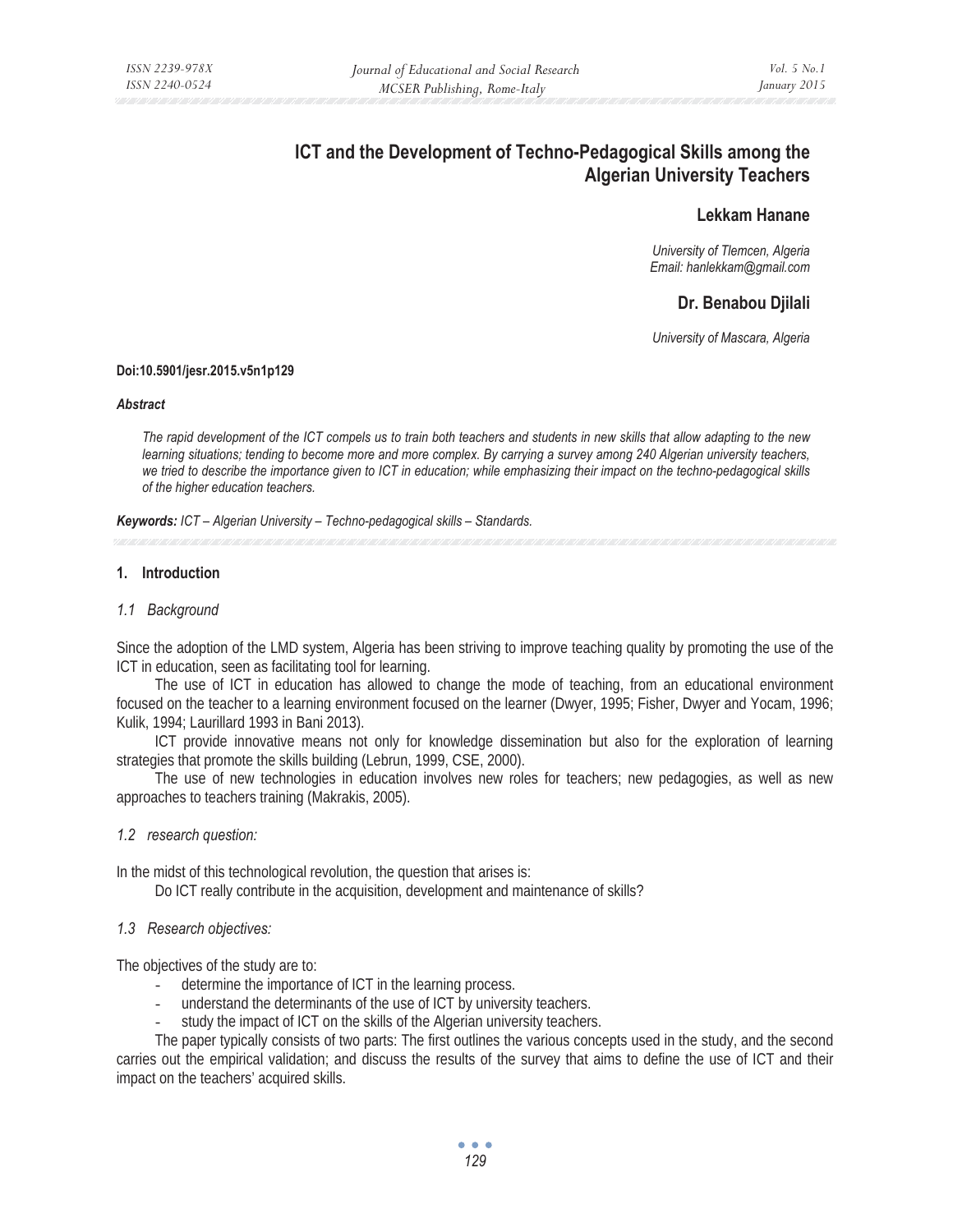## **2. The Theoretical Framework**

In this section, we define the two concepts that serve as a theoretical basis in the study: the ICT used in higher education and the development of the teachers' techno-pedagogical skills after their use.

## *2.1 Integration of ICT in higher education:*

The use of ICT in education is more recent. Universities Computerization began in the early 1980s and the use of the Internet became widespread in the mid-1990s (Ben Youssef; Rallet , 2009).

We mean by Information and Communication Technologies the techniques and discourses about the techniques, they include the broadcasting worlds, television, radio and all the computer tools.

Basque (2005) defines ICT as a set of computer-based technologies, microelectronics, telecommunications (including networks), multimedia and broadcasting, which, when combined and interconnected, they allow to search, store, process and transmit information in the form of data of various types (text, audio, still images, video, etc.) as they permit interactivity between people, and between people and machines.

At the time of NICT (New Information and Communication Technologies), which became later ICT, it is important to note the occurrence of many acronyms:

- **ICT**: Information and Communication Technique(s) or Technology(s).
- **ICTE**: Information and Communication Technologies in Education or teaching, it refers to the pedagogical use in the context of ICT teaching and not to their technical mastery. ICT greatly enhanced the development of online training.
- **NET:** New Educational or teaching Technologies, the NET development allowed to bring together scholars and researchers in different disciplines around the world, and also to bring endless amount knowledge to the information market.

The integration of ICT requires from teachers, whether practicing or following a training, a change of relations knowledge and an enrichment of the educational content, such technologies stimulate the learner - learner and learners teachers interactions. They can be an effective link in training to the extent that they promote independent learning; with the development of cognitive, syntheses, and critical evaluation skills. They allow to individualize training better and to reach populations excluded from university education until then.

ICT have many and interesting opportunities for teachers who want to experience activities where they seek to make students more active, and have them work together to build their knowledge (Poellhuber and Baker, 2001).

Baron and Bruillard (1996) identified four functions assigned to ICT by the stakeholders of the education system, namely, an initiation function to documentary research, remediation, development of autonomy and a scientific function (experimentation, simulation demonstration).

#### *2.2 ICT and development of professional skills: what relation?*

The concept of skill in education also appears in the 60s within the framework of educational reforms in the United States. The concern is to define, in the least unequivocal possible way, the expected skills at various times of the course, in order to ensure the objectivity and fairness of assessments, and measure the effectiveness of teaching (Rey 1996).

Baron and Bruillard (2000) believe that "the notion of skill includes both a set of contextualized schemes of action that allow treating a set of tasks and a social process of characteristics assignment to an individual". They distinguish several types of skills among teachers and trainers:

- **Technical skills:** related to a particular instrument or a class of instruments.
- **Teaching skills:** they are related to the design of teaching and learning situations in academic skills.
- pedagogical Skills: they concern the practical management, within a constrained time, of the student activities, the intervention modes and professional actions needed according to the context.

While the concept of vocational skill is based on a scientifically developed professional knowledge: theoretical concepts, analytical grids, data collection procedures, intervention techniques, etc. (Paquay, Altet, Charlier and Perrenoud, 2001), it involves the ability to perform in an independent and responsible way; non-routine intellectual actions in complex situations in order to achieve a goal.

To give teachers the guiding skills they need to acquire in their professional practice, a significant number of ICT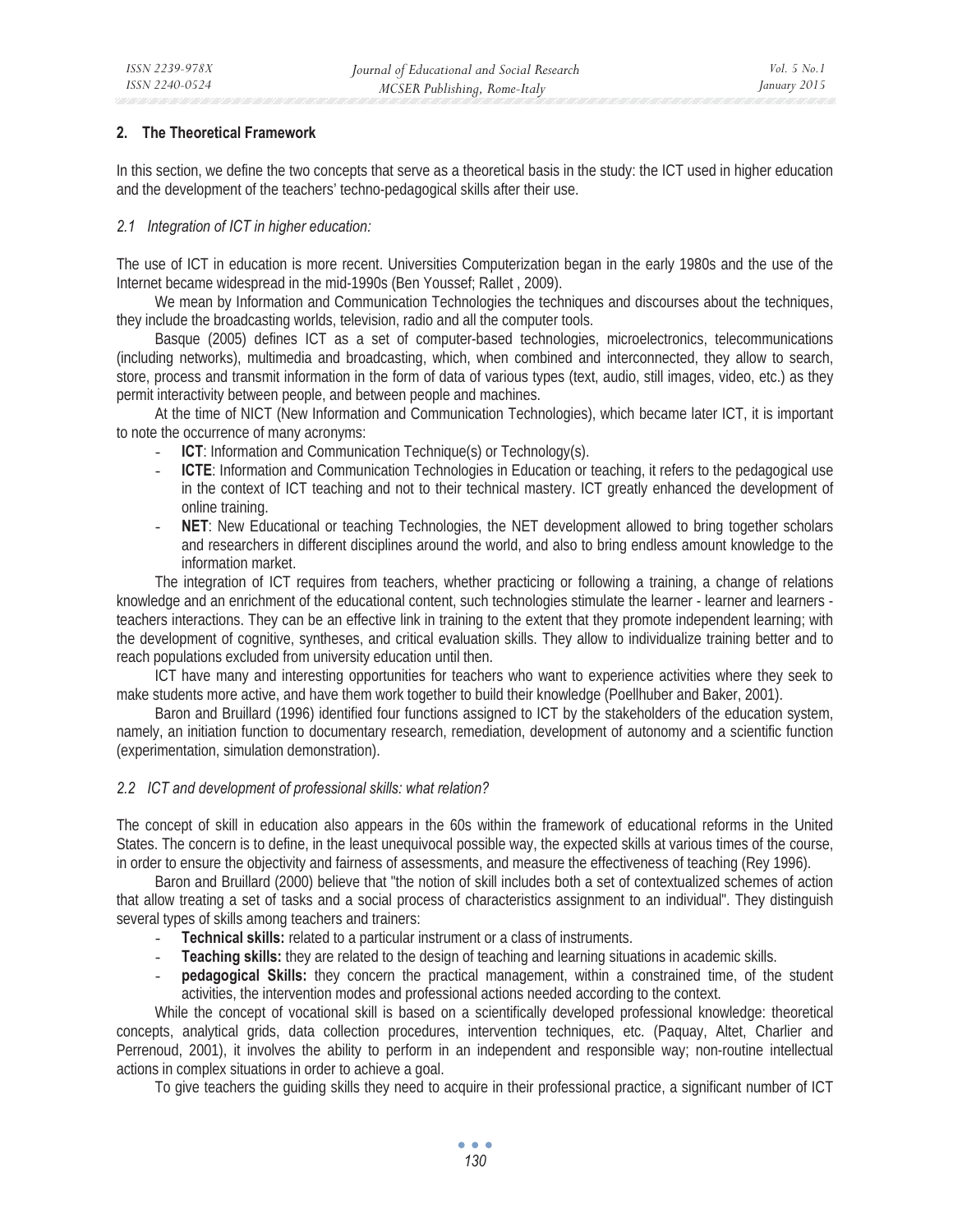| ISSN 2239-978X | Journal of Educational and Social Research | <i>Vol.</i> 5 No. 1 |
|----------------|--------------------------------------------|---------------------|
| ISSN 2240-0524 | MCSER Publishing, Rome-Italy               | January 2015        |

skills standards<sup>1</sup> have been established internationally. It is rather about two types of skills standards. One is focused on the acquisition of tools (Poelhuber & Baker, 2001) and the other on instructional design which includes the design, implementation and evaluation of learning (HEP Vaud, 2006; IBSTPI, Loiselle, 2004; NETS).

In France, in the specifications of the university teachers training institutes for teachers training (IUFM), the profile of the teachers' professional skills includes a skill for the control of information and communication technologies. It gives importance to the critical mind with respect to ICT, reflection, teacher evaluation, communication, problem solving and learning activities.

This perspective prefers to improve the educational aspect of the use of ICT in education. The interest also appears in the information processing, communication, collaboration and media literacy.

In America, the NETS profile (National Educational Technology Standard for Teachers) allows to structure technopedagogical skills and group them into six areas: knowledge of concepts and operations specific to technology; planning and design of experiments and learning environments; teaching, learning and programs; learning and monitoring evaluation; productivity and professional practice, and the social, ethical, legal and human issues.

Thus, the International Board of Standards for Training, Performance and Instruction (IBSTPI) has the mission to publish skill profiles for teachers. The proposed skill profile is not only of a techno-pedagogical kind. It includes 18 competencies grouped in 5 fields: professional foundations; planning and preparation; methods and pedagogical strategies; monitoring and evaluation of learning and management (Boéchat-Heer, S, 2009).

Both of these skill profiles show first the importance given to learning evaluation and monitoring, we notice the concern to encourage the development of skills within the pedagogical design, and integrate the use of ICTs in rich and real learning activities, in order to participate significantly in achieving the training programs goals and skills.

In Quebec, the teachers professional skills standard (MEQ, 2001) includes a skill related to ICTs called "integrating information and communications technologies for the purpose of preparing and steering teaching-learning activities, teaching and professional development management", the standard is concerned with the design, steering and assessing the teaching-learning situations (N. Lebrun, JM Wood, 2009).

When we analyze these different standards, we can identify four main areas of techno-pedagogical skills:

- **Information treatment:** Bernhard (1998) defines it as a set of information skills that students and teachers must now develop in a knowledge society; such type of skills must be mastered by college students (Mittermyer and Quirion, 2003) as well as at the university (Loiselle, Basque and Chomienne, 2005).

In many standards, this field of skills is identified even for teachers (Tardif, 1998, Desjardins, 2000, Swift et al, 2001. Poellhuber and Baker, 2001; Haeuw et al, 2004 Bérubé, B; Poellhuber, B. (2005).

In a further view, Desjardins (2000) sees that teachers need to develop an epistemological skill. Beyond their ability to provide access to information and transformation of the relation to knowledge; ICT offer many and various ways to support all stages of information processing, research, communication, as well as development work and knowledge organization.

- **Communication and collaboration:** At the time of ICT, many electronic means of communication, which may be used for collaboration, are available to teachers and students. They are able to replace the specialized software in the collaborative work.
- **The pedagogical design:** The pedagogical design is according to (Reigeluth, 1983 in Psyche, 2007) "a professional activity and a discipline that relates to a particular aspect of the process of the teaching structure: prescribing optimal pedagogical strategies likely to promote learning among students, depending on the expected results and the specific conditions of each educational situation".

It takes place in a series of steps such as the study of training requirements; the definition and analysis of the pedagogical purposes, the choice of strategies and media, the assessment of the courses or studies programs ". (Briggs L.J. and Gagne R.M. in Psyche, 2007).

- **Production of learning resources:** « Produce » in the grouping of skills COMPETICE2 consists in creating and producing tools and services. According to Poellhuber and Boulanger (2001), teachers must be able to build multimedia contents by using ICT.

According to Perrenoud (1999), the production of educational materials is an important activity for teachers, for

*<sup>1</sup> A professional skills standard is a prescriptive document that contains all the skills expected among target persons, namely, in such case, the teachers whose coordinator has the pedagogical responsibility.* 

<sup>&</sup>lt;sup>2</sup> The standard COMPETICE proposed by Haeuw (2002) is a steering tool by the skills of ICT projects in higher education. It consists of *a set of cards that allow reading projects involving the use of ICT in the training system.*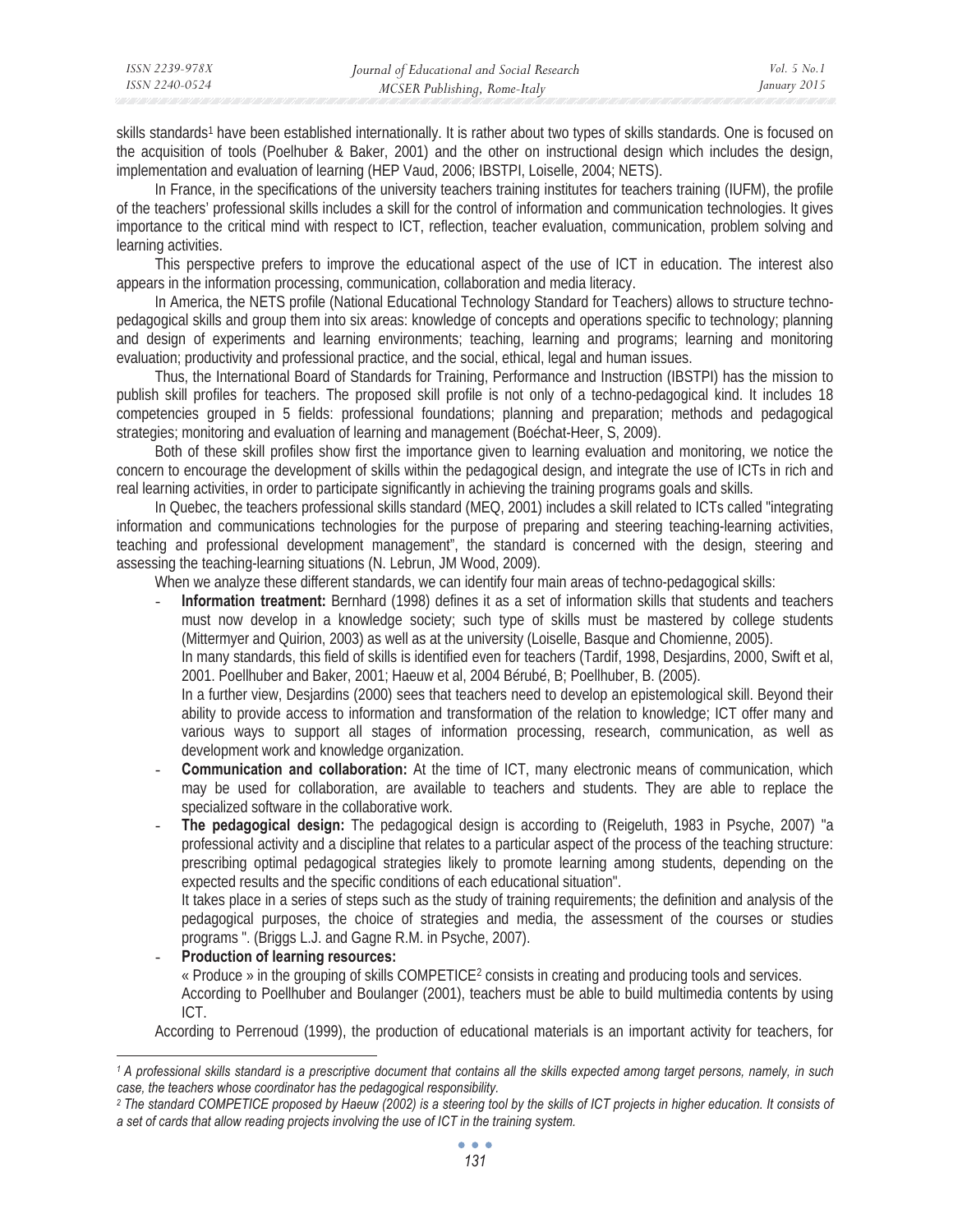which they must necessarily resort to production tools, and more particularly, but not exclusively, to word processing software.

## **3. The Empirical Framework**

## *3.1 Methodology*

The study used the descriptive survey research design, the population of the study consisted of all university teachers, Our survey was carried out among a random sample of 240 teachers out of 400 questionnaires distributed in different Algerian universities (Mascara, Chlef, Msila, Algiers, Saida).

The questionnaire is composed of three sections:

- General information on the participants.
- The technologies that are the most used by teachers.
- The skills developed in the use of ICT.

The questionnaire consists of 21 questions; some of them contain the Likert scale and others are essay questions to gather more details on the percentages obtained to the quantitative questions.

The survey was administered only by e-mails based on the electronic addresses of teachers in higher education.

#### *3.2 Personal and professional information:*

The sample consists of 48.1% male teachers and 51.9% female. Thus, 82.4% of the sample is composed of tenured teachers (Professors, Senior lecturers, Lecturers) and 17.7% of non-tenured teachers (temporary lecturers).

We took into account the difference in ages: 66.8% of the sample is composed of teachers less than 40 years, which favors the acceptance of new technologies.

**Table 1.** Sample characteristics

|                      | Survey (240 cases) |
|----------------------|--------------------|
| Age                  |                    |
| Less than 30 years   | 30.9%              |
| 30 to 40 years       | 35.9%              |
| 41 to 50 years       | 16.5%              |
| More than 50 years   | 16.7%              |
| Gender               |                    |
| Male                 | 48.1%              |
| Female               | 51.9%              |
| <b>Seniority</b>     |                    |
| Under 5 years        | 26.4%              |
| 6 to 15 years        | 23.4%              |
| 16 years to 30 years | 24.3%              |
| More than 30 years   | 25.9%              |
| Rank                 |                    |
| Professor            | 13.8%              |
| Senior lecturer "A"  | 12.5%              |
| Senior lecturer "B"  | 4.6%               |
| Lecturer "A"         | 16.7%              |
| Lecturer 'B'         | 34.7%              |
| Temporary lecturer   | 17.7%              |
| Home university      |                    |
| Mascara              | 31 %               |
| Chlef                | 25 %               |
| Msila                | 03%                |
| Alger                | 21 %               |
| Saida                | 20                 |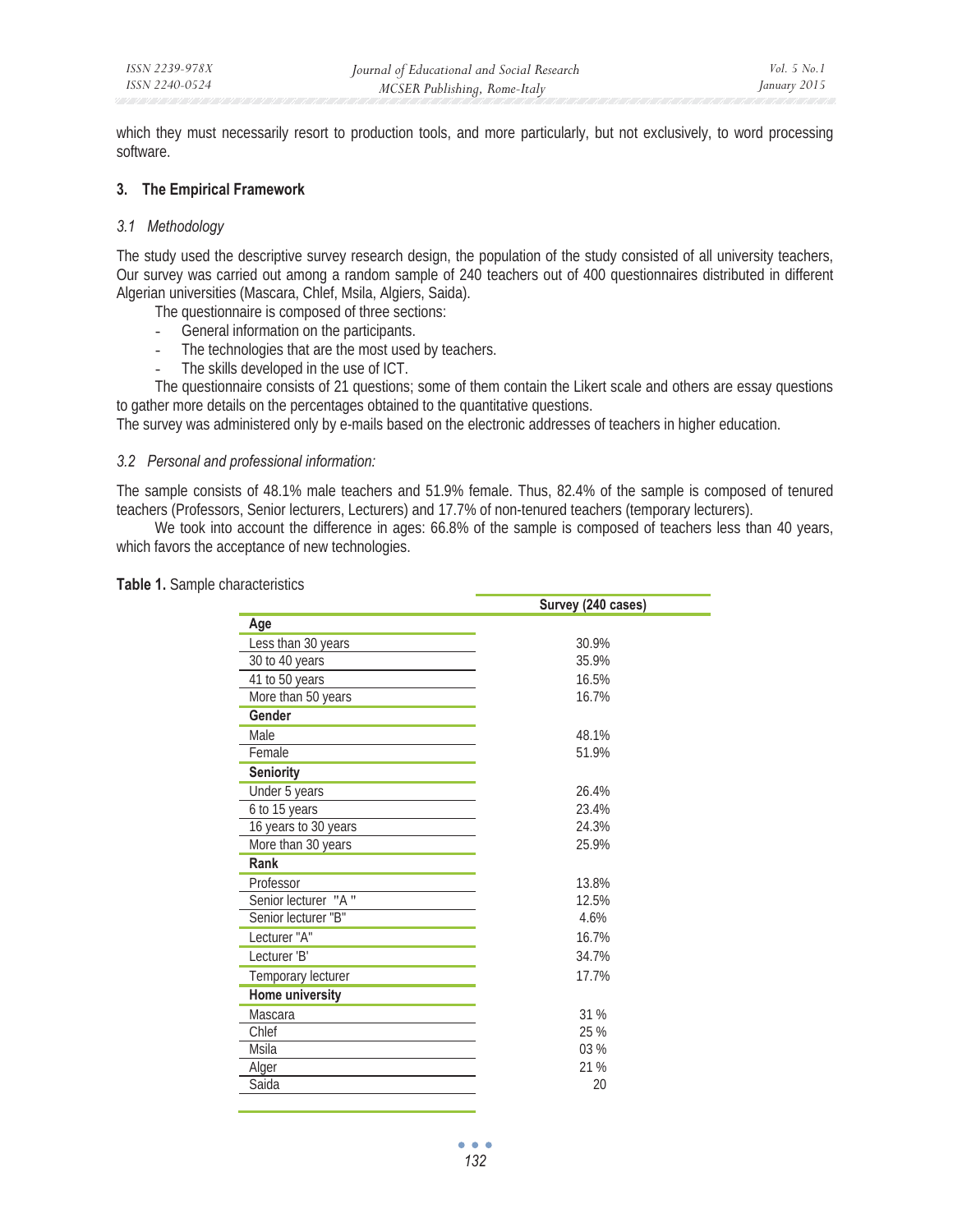## *3.3 Use of ICT by teachers:*

We are interested in the use of the computer equipment and the perception of its use in the teaching context, for this purpose, we raised questions about the platform used, the availability of a device at home, and the different applications used on a regular basis and the time devoted to the use of ICT.

## **Table 2.** Computer equipments used

|                             | Yes | No  | University equipment | Personal property | Internet café |
|-----------------------------|-----|-----|----------------------|-------------------|---------------|
| Photocopier                 | 73% | 07% | 73%                  | 02%               | 25%           |
| Printer                     | 86% | 04% | 11%                  | 70%               | 19%           |
| A desktop computer          | 65% | 35% | 33%                  | 53%               | 00%           |
| Internet access             | 59% | 41% | 12%                  | 46%               | 04%           |
| <b>Broadband connection</b> | 20% | 80% | 02%                  | 27%               | 07%           |
| Normal connection           | 44% | 56% | 17%                  | 32%               | 07%           |
| Laptop                      | 77% | 23% | 06%                  | 71%               | 00%           |
| Internet access             | 57% | 43% | 02%                  | 45%               | 02%           |
| <b>Broadband connection</b> | 20% | 80% | 02%                  | 20%               | 03%           |
| Normal connection           | 44% | 56% | 05%                  | 55%               | 00%           |
| <b>Scanner</b>              | 26% | 74% | 16%                  | 16%               | 10%           |
| Tablet                      | 10% | 90% | 04%                  | 09%               | 00%           |

As shown in the table above, most teachers have their own computer equipments; such as printers with a percentage of 70%, laptops 71%, connected to the internet with a normal speed (55% of teachers) although only 44% of the teachers mentioned the use of the internet, which allows us to probably declare that teachers have more time outside of normal working hours to make their researches, and develop new activities that they actually have in university.

As for the necessary equipments for teaching activities in economy, 73% of the teachers use photocopiers that belong to the university, and only 33% of computers (fixed) are available to the teachers. This shows a low rate of the equipments devoted to teaching; and which are concentrated mainly in the offices and lecture halls.

The following table shows the staffing of lecture halls with the necessary equipments for teaching the academic discipline.

**Table 3.** Staffing lecture halls with computer equipments*.* 

|                                                           | <b>Never</b> | <b>Sometimes</b> | Always |
|-----------------------------------------------------------|--------------|------------------|--------|
| A data show projector                                     | 50.9%        | 38.5%            | 10.7%  |
| A desktop computer                                        | 70.1%        | 13.4%            | 16.5%  |
| A desktop computer connected to the internet              | 80.4%        | 12.3%            | 6.7%   |
| A laptop                                                  | 64.2%        | 22.8%            | 13.0%  |
| A laptop connected to the internet                        | 86.5%        | 7.7%             | 5.8%   |
| Desktop computers for students                            | 59.2%        | 28.0%            | 12.7%  |
| A desktop computer for students connected to the internet | 66.5%        | 22.6%            | 11.0%  |
| An interactive whiteboard                                 | 96.8%        | 1.3%             | 1.9%   |
| A camcorder                                               | 85.3%        | 9.0%             | 5.7%   |

It appears from the table that most teachers suffer from a lack of computer equipments in the lecture halls. In fact, 80.4% of the teachers mention the absence of a desktop computer connected to the internet in the lecture halls, and only 12.7% of them mention the regular use of the computer by students, despite the importance of the equipment to train and develop the students' information skills.

Thus, 10.7% of respondents state the permanent presence of a data show projector, and 96.8% of them confirm the absence of an interactive whiteboard in the classroom.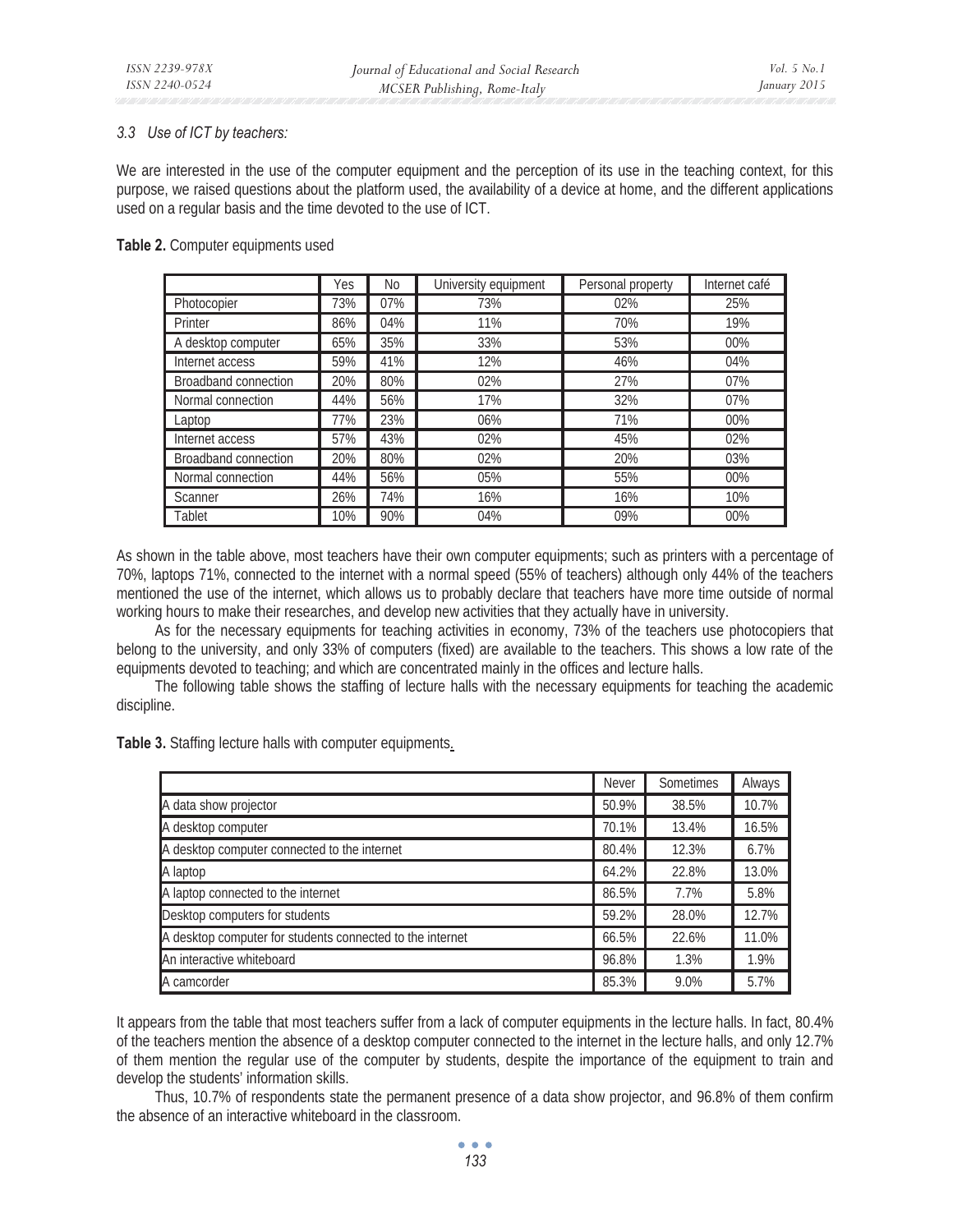| ISSN 2239-978X | Journal of Educational and Social Research | <i>Vol.</i> 5 $No.1$ |
|----------------|--------------------------------------------|----------------------|
| ISSN 2240-0524 | MCSER Publishing, Rome-Italy               | January 2015         |

The analysis of the use of software programs by teachers in higher education shows that; word processing (Word, Latex, etc.) and the use of spreadsheets (Excel, etc.) are part of the usual tools for teaching the academic discipline. In fact, 90% of teachers use a software program for word processing and Excel as well.

The observation is however different for the databases processing software. Only 02% of teachers state that they know how to use the database software (Access), and only 33% of teachers say they used computer software (SPSS, Eviews), despite the importance of these programs for the academic discipline taught.

We also note a heavy use of the internet and e-mail (about 80% and 53%). Such generalization of the internet tool reflects the presence of adequate equipments in all the respondents' places, as well as a significant value in use.

Concerning the use of multimedia presentations software; we find that 65% of teachers turn towards a use of PowerPoint. This percentage illustrates a change in the methods of presentation of teachings based traditionally on written courses





The mastery of ICT is mostly acquired through self-study processes as the averages of responses indicate it in the table below. In fact, most teachers learned these techniques by learning on the job (3.9548), followed by an initial training (3.2260), the support of colleagues (3.2184), and finally, a continuing education (3 0000).

We also observe that the majority of teachers do not participate in virtual communities (2.4941) or a distance learning (1.8647). Such phenomenon is probably due to the lack of education and information related to the e-learning.

|  |  | Table 4. Training processes |
|--|--|-----------------------------|
|--|--|-----------------------------|

|                                                | Average | Standard deviation |
|------------------------------------------------|---------|--------------------|
| Distance learning                              | 1.8647  | 1,24008            |
| Participation in virtual communities           | 2.4941  | 1.42197            |
| Personal training with a training organization | 2.8079  | 1.46448            |
| Teamwork in the academic institution           | 2.8636  | 1,58335            |
| Continuing training                            | 3,0000  | 1.71226            |
| Help of experienced colleagues                 | 3.2184  | 1.40951            |
| Initial training                               | 3.2260  | 1.60426            |
| Self-training                                  | 3.9548  | 1,55146            |

On the whole, all of the participants use ICT many times per day (65%) because of the availability of tools outside the professional workplaces. That allows us to conclude a lack of resource sharing between teachers and learners in the lecture halls through the intermediation of technology, while 27% of teachers use ICT once a day, 01% many times a week.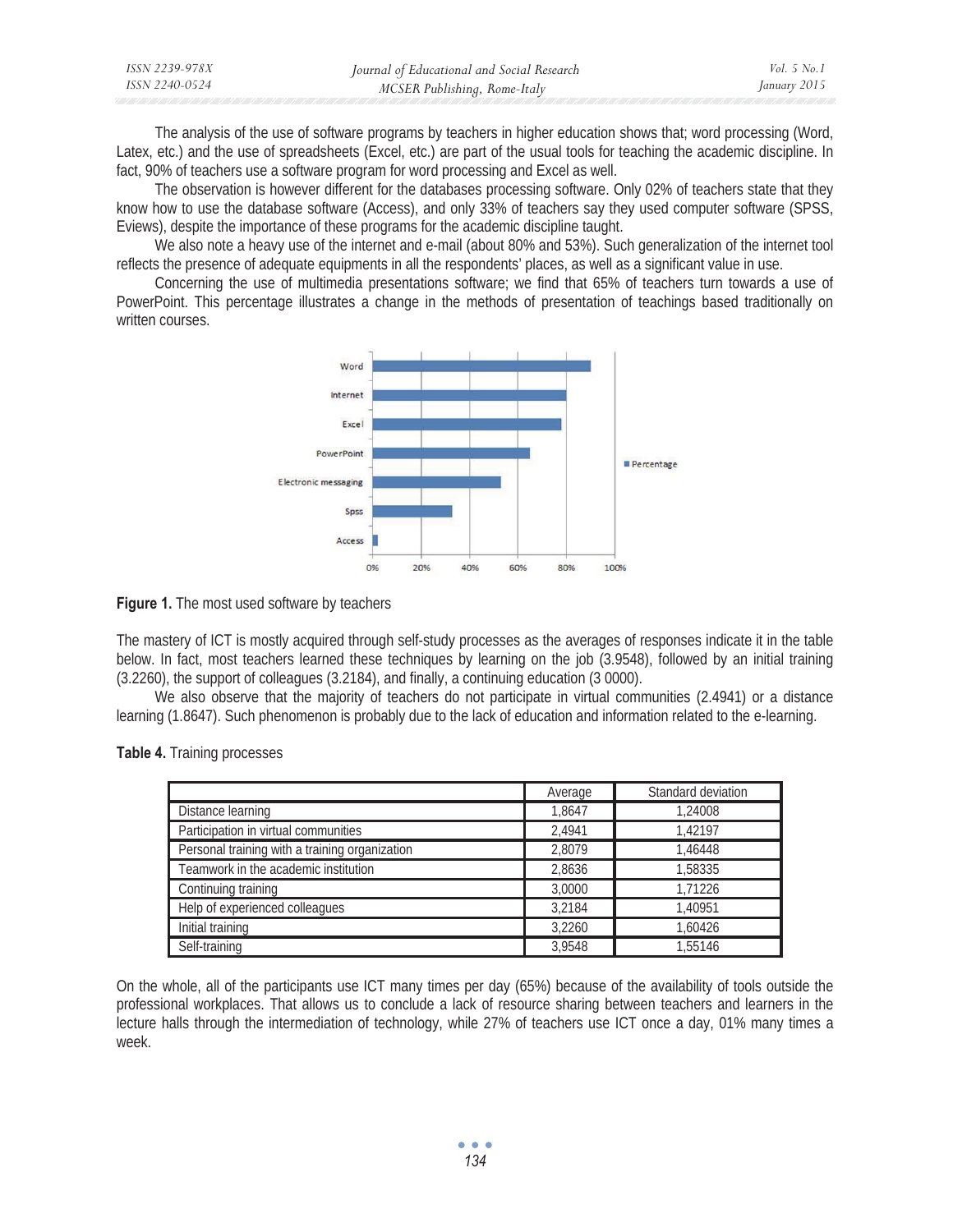



## **Figure 2.** Frequency of use of ICT

#### *3.4 Skills acquired by teachers when using ICT:*

The following table shows all the averages and standard deviations of the different skills developed by teachers when using ICT. We observe that averages are on the whole close. The highest averages concern technical skills related to the frequent use of ICT (write, store, secure and archive data locally and on network (4.2905), and the achievement of the work presentations. Such skills are necessary to respond to issues that may arise in emergency with the computer equipment; followed by the development of behavioral skills linked to cross-functional relations created through communication (4.2793), and behavior teams at (4.0279).

Information skills (3.6910) that play an essential role in training students, and finally, the pedagogical skills that consist of designing, managing and developing learning situations adapted to the different needs of the students in items (07, 10).

|                                                                                                | Average | Standard deviation |
|------------------------------------------------------------------------------------------------|---------|--------------------|
| Write, save, secure and archive data to locally and on network.                                | 4.2905  | 1.13398            |
| Realize the works presentation.                                                                | 4.2849  | 1.16230            |
| Exchange and communicate remotely.                                                             | 4.2793  | 1.18992            |
| Improve teamwork.                                                                              | 4.0279  | 1,25613            |
| Install educational software.                                                                  | 3.8483  | 1,19534            |
| Share experiences and equipments.                                                              | 3,8362  | 1.48142            |
| Develop learning situations adapted to the different needs of the students.                    | 3,8258  | 1,29667            |
| Carry out projects in remote collaborative work.                                               | 3.7921  | 1,30039            |
| Assist students in<br>their learning ways for a better use of information.                     | 3,6910  | 1.45751            |
| Be able to design their own learning methods.                                                  | 3,6536  | 1,32928            |
| Know to work between situations that require ICTs and those that do not have recourse to them. | 3.5866  | 1.28825            |

**Table 5.** Skills developed by the teachers

#### **4. Results and Solutions**

In order to optimize the use of ICT in class, we can identify some important results from the study:

- The lack of equipments constitutes a significant obstacle to the use of ICT.
- The complexity of the technical equipment prevents sometimes its use.
- The integration of ICT in education requires time to the detriment of learning time.
- The use of traditional teaching methods prevents the teacher from adapting to the use of new technologies. From these results, we may raise some recommendations:
- − The establishment of a bridge between technology and pedagogy, in order to sensitize teachers about the need to integrate ICT in different learning situations; becoming increasingly complex.